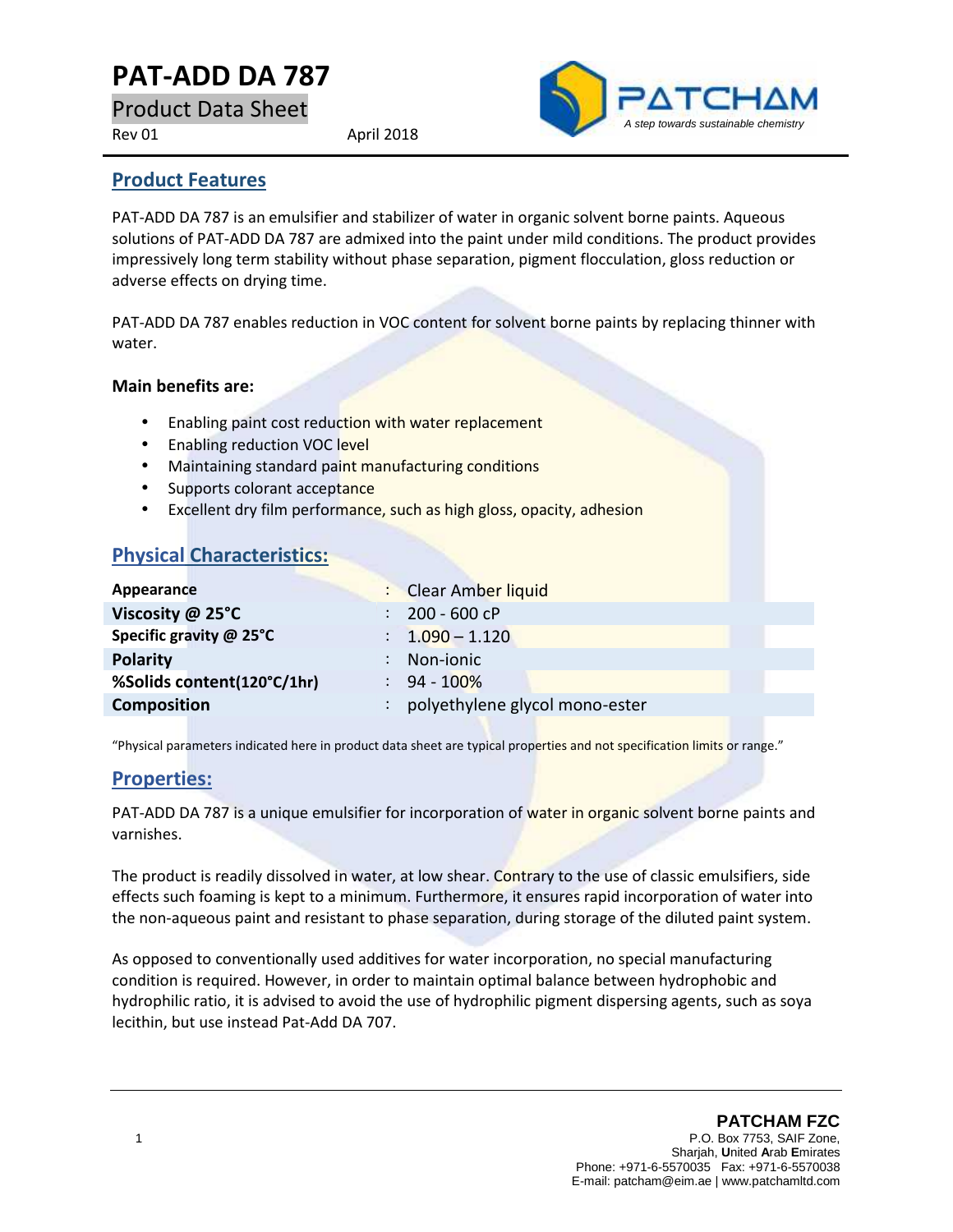# **PAT-ADD DA 787**

Product Data Sheet

Rev 01 April 2018



Excellent shelf life stability is demonstrated in PAT-ADD DA 787, low risk of phase separation, pigment flocculation or gloss reduction, due to the presence of water.

PAT-ADD DA 787 can be used in a wide range of alkyd resin based paint systems, including paints based on styrenated alkyd resins.

### **Dosage & Addition**

PAT-ADD DA 787 is preferably dissolved in the amount of water for dilution purposes. Typically, a quantity of about 20% water containing 2-3% PAT-ADD DA 787- is mixed into the paint system, this leaving about 0,4 to 0,6% PAT-ADD DA 787 in the total quantity of final, water-diluted paint. So the commonly preferred procedure is adding  $2 - 3%$  PAT-ADD DA 787 to water, mixing gently for a few minutes, avoiding air-inclusion. When homogeneous, add this solution into the paint, under typical paint-let-down mixing conditions.

As the addition of water, typically results in a modest viscosity increase, it is preferred to maintain initial paint viscosity (so before the aqueous solution of PAT-ADD DA 787 is being added) at a low level. Practical experiences has shown paint viscosity of around 40-50 KU as being optimal conditions for dilution with water.

Applicability of PAT-ADD DA 787 is resin and system related and best determined individually for each case. The optimum concentration depending on the individual formulation and conditions.

## **End Use Application**

Pat-Add DA 787 is recommended for alkyd enamels, specifically for low, medium and modified type alkyds.

### **Shelf life**

The product has shelf life of 24 months from the date of manufacturing; packed in un opened original containers as shipped by Patcham, stored in frost free warehouse.

### **Storage, transportation, Safety and Handling**

For information on handling, storage and safety please refer to the information from the Material Safety Data Sheet (SDS).

#### **Packing size**

Drum: - 220.0 kgs, Can: - 25.0 kgs, IBCs: - 1100.0 kgs.